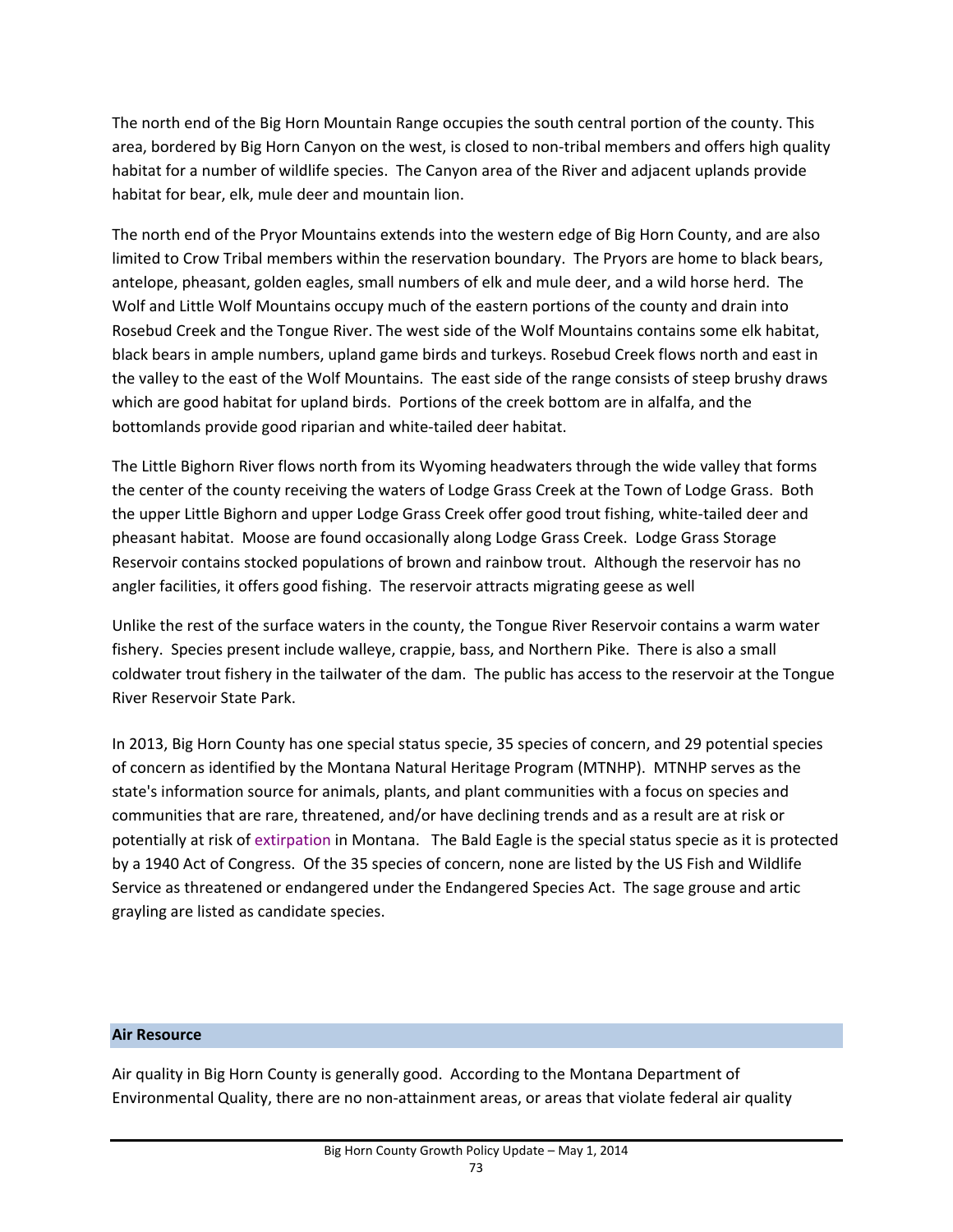

standards, in Big Horn County. The Northern Cheyenne Reservation has been designated a Class I airshed, the highest level of air quality. Class I areas accommodate the smallest degree of air quality deterioration of all three airshed classifications. In Montana, the Class I airsheds consist of Glacier and Yellowstone National Parks, national wilderness areas, and the Northern Cheyenne, Flathead, and Fort Peck Indian Reservations.

# **Vegetation Resource**

The vegetation resource in Big Horn County is comprised of a variety of grasses, forbs, trees, and noxious weeds. This vegetation is important as ground cover, range for domestic and wildlife species, fuel wood, post and poles, and small scale commercial timber production.

Natural vegetation varies by soil type and average annual precipitation. Natural historic vegetation found in the dryer 5 to 9 inch precipitation zone includes: bluebunch wheatgrass, needle and thread, western wheatgrass, blue grama, big sagebrush, rabbitbrush, winterfat, and various forbs. The majority of the county lies within the 10‐14 inch zone. Natural plant communities are dominated by western and thickspike wheatgrass, bluebunch wheatgrass, green needlegrass, little bluestem, big sagebrush, winterfat, nuttal saltbush, and forbs. In addition to the grasses, sedge, willow, rose, chokecherry and buffaloberry are found along the bottomlands of the valleys. Snowberry, rose, brome and fescue grow in the higher elevations and precipitation zones.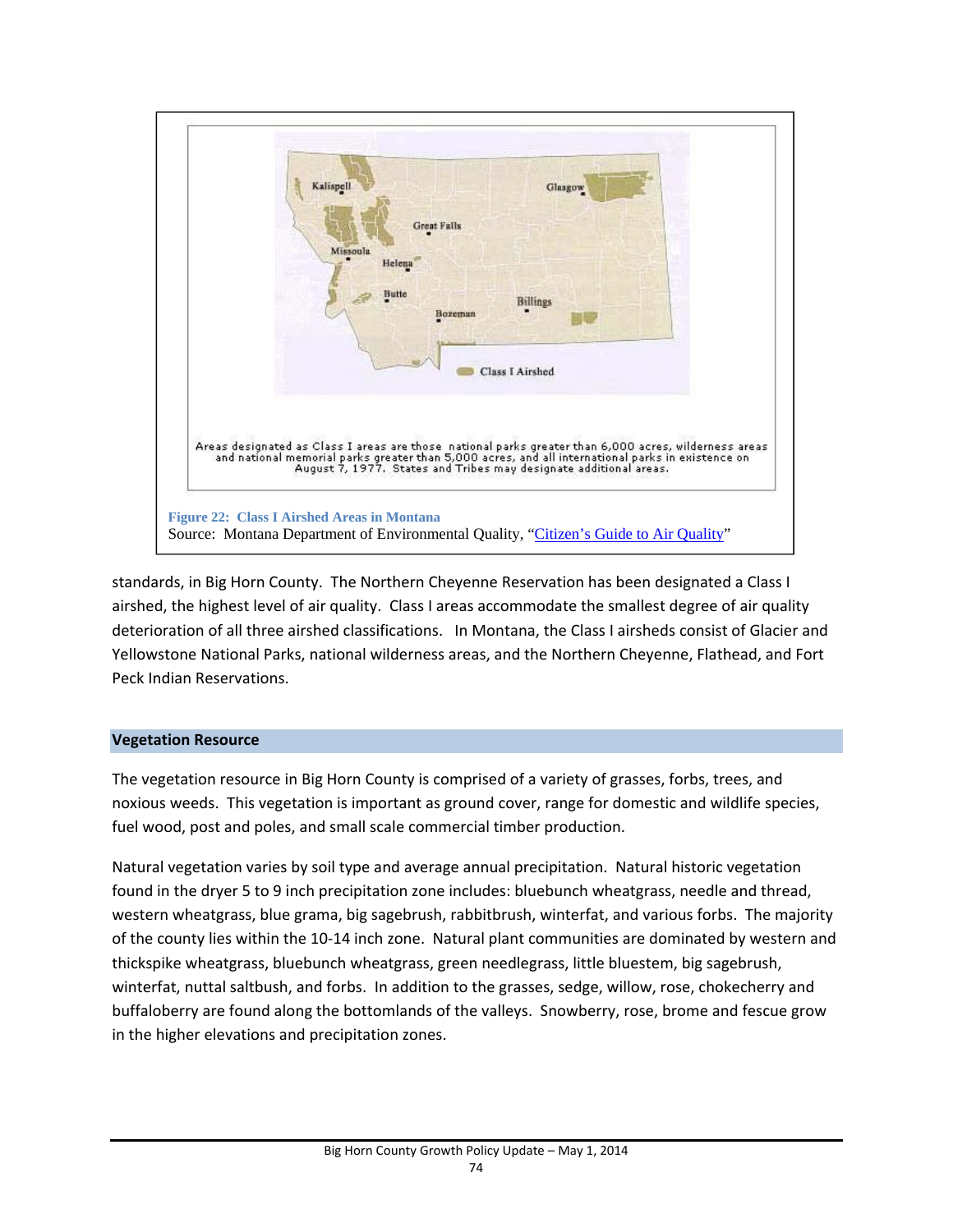Deciduous and coniferous species grow on higher elevation sites in the county in enough abundance for modest harvesting. Limber pine, Douglas fir and Ponderosa Pine are found in the Pryor Mountains at mid elevation sites from 4,800‐6,600 feet. Cold moist sites at 6,500 feet and higher in elevation contain lodgepole pine, Englemann spruce, Douglas fir and subalpine fir. In the Wolf Mountains, the forest is almost exclusively Douglas Fir with some limber pine and juniper in the dry, rocky areas. Aspen, cottonwood, green ash and boxelder stands are confined to the stream bottoms and wet draws. Russian olive trees also thrive in stream bottoms and wet draws and can dominate over other species, and their sharp thorns can be a problem for livestock. The Big Horn Mountains contain Douglas fir, Englemann spruce, subalpine fir, ponderosa pine and lodgepole pine.

Several species of noxious weeds are found in different areas of the county. The county, Crow Tribe, and BIA operate weed control programs which consist primarily of spraying, but also include mowing and some biological control.

The Montana Natural Heritage Program maintains a data base of all plant species of special concern in the state of Montana. The Montana Natural Heritage has 14 species of special concern in the county, all vascular plants. Big Horn County has in the past contained only one location, which is the only known location in the state for three of these 14 species, the Western Centaury, the Nuttall Desert-parsley, and the Woolly Twinpod. Big Horn County is home to the majority of known locations for the Joe-pye Weed, Letterman's Needlegrass, and the Nannyberry. Additional information about the sensitive plants in Big Horn County and their occurrences can be found at the Natural Heritage Program website.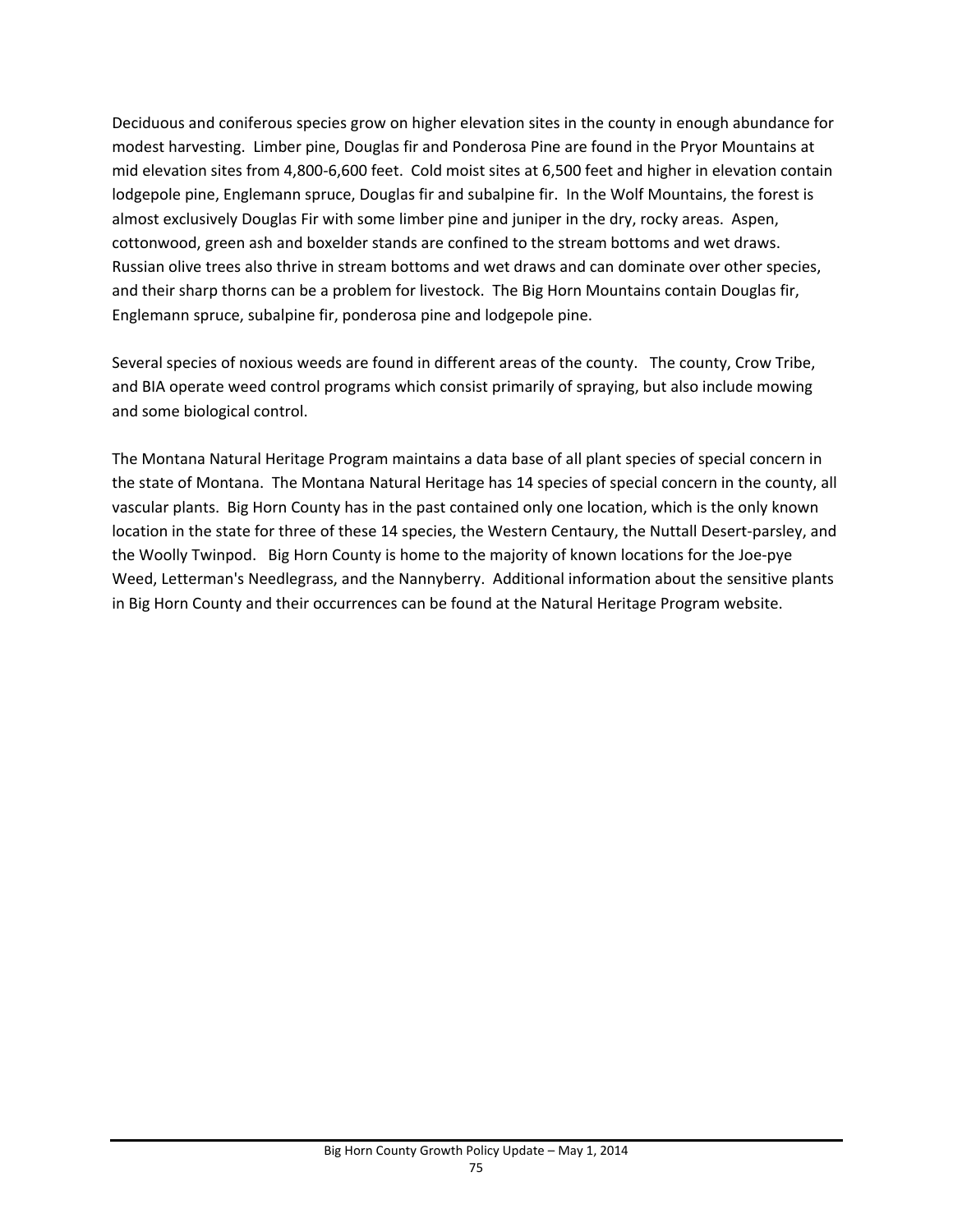### **Wind Resource**



Big Horn County has considerable wind power, particularly around Fort Smith. As shown on the Montana Natural Resource Information "Montana Wind Power Map," it is one of a handful of places in Montana with comparable wind power and access to existing power transmission lines, which is important for development of wind‐generated electrical power on a commercial scale.